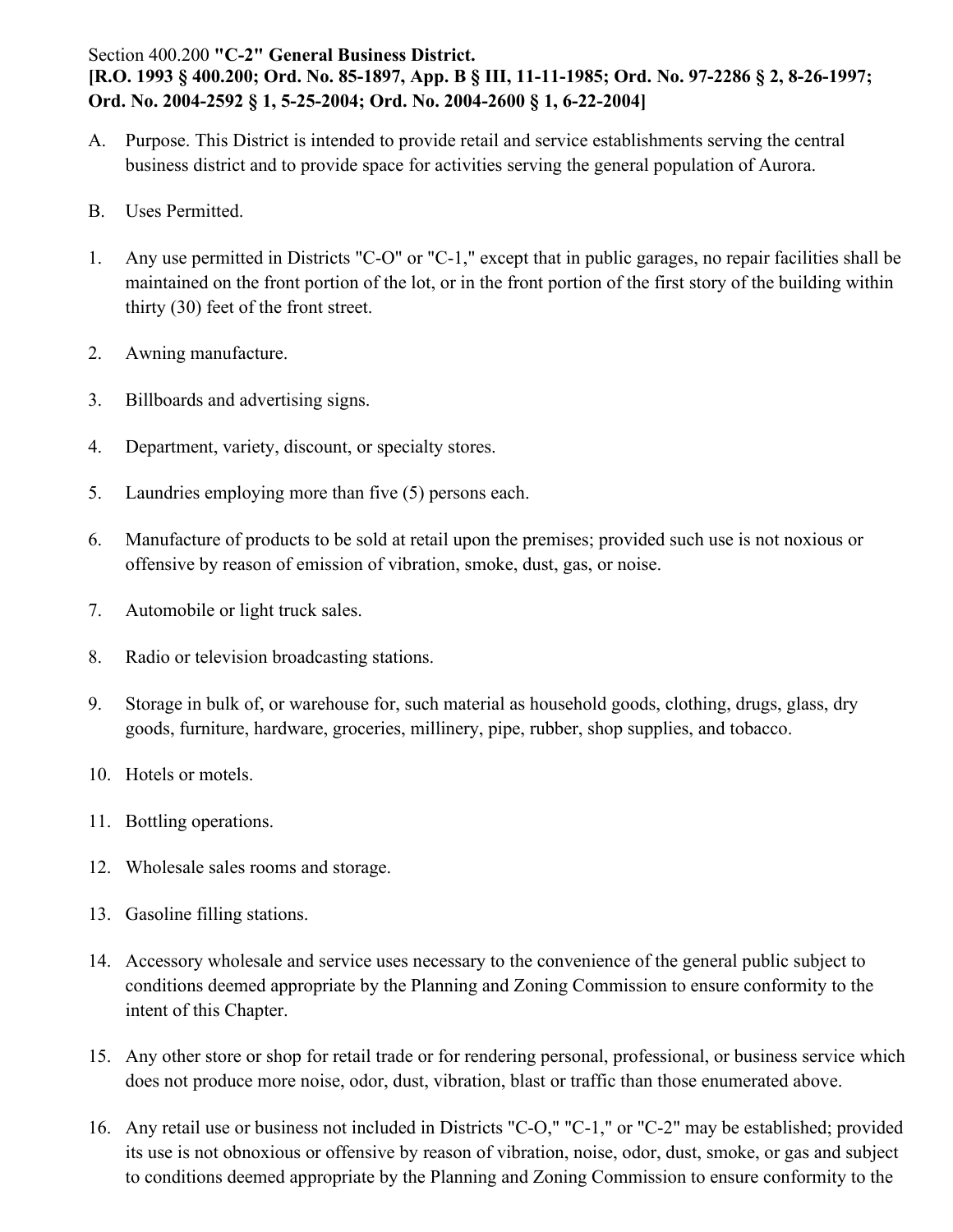intent of this Chapter. Such operations include:

- a. Commercial greenhouses or nurseries.
- b. Farm implement sales and service.
- c. Boat or marine sales and service.
- d. Bowling alley or recreation center.
- e. Animal hospital or veterinary clinic.
- f. Travel trailer camp.
- g. Lumberyards or building material sales.
- h. Storage yard for heavy equipment.
- i. Trucking operations.
- j. Storage and sales of grain, feed, or fuel.
- 17. Manufacture of products allowed in "M-1" Light Industrial District, subject to a special use permit. In no case shall a special use permit under this Subsection be approved for new structures.
- C. Regulations.
- 1. Height. No building hereafter erected or structurally altered shall exceed eight (8) stories or one hundred (100) feet in height, except as provided hereinafter.
- 2. Front Yard. For buildings or portions of buildings used for residential purposes, fifteen (15) feet. No front yard required on other buildings.
- 3. Rear Yard. For buildings or portions of buildings used for residential purposes, fifteen (15) feet. No rear yard required on other buildings.
- 4. Side Yards. There shall be a side yard on each side of a building used exclusively for residential purposes not less than five (5) feet in width; provided this width shall be increased one (1) inch for each foot of height of building above thirty-five (35) feet, except fifteen (15) feet when a business is adjacent to a residential district; otherwise no side yard is required.
- 5. Lot Area Per Family. Every family or portion of building hereafter erected, moved, or altered for multifamily residential purposes in District "C-2" shall provide a lot area of not less than five hundred (500) square feet per family.
- 6. Garage Area Per Family. See off-street parking requirements, Section **400.340**.
- 7. Materials. Same as in District "C-1."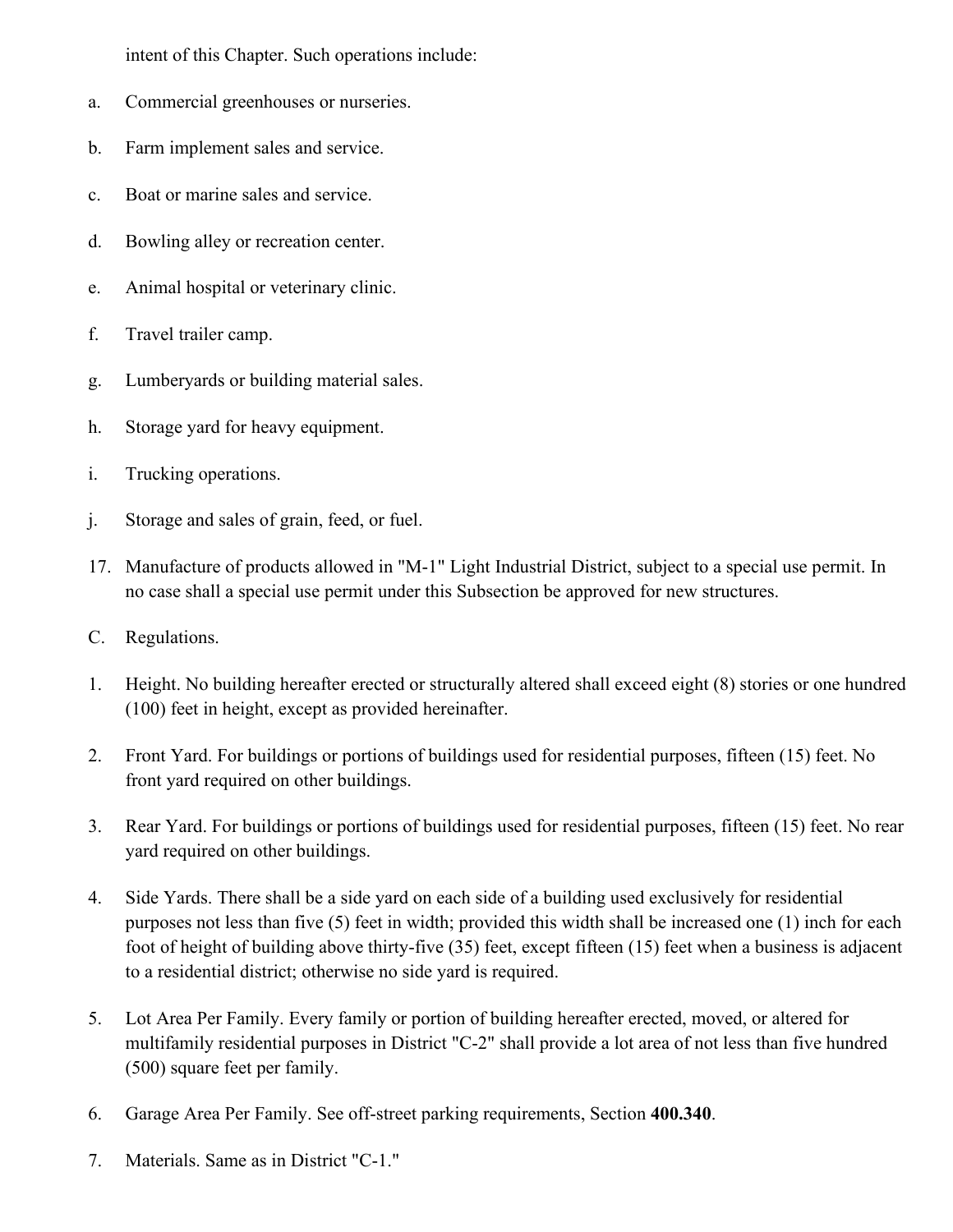- 8. Parking And Loading Regulations. See the supplemental regulations on off-street automobile and vehicle parking and loading, Section **400.340**.
- 9. Signs. A nameplate and sign relating only to the use of the store and premises or to products sold on the premises is permitted per Section **530.030**. Lighted signs of flashing or intermittent type shall be reviewed and approved or disapproved by the Planning and Zoning Commission. This shall not prevent the use of animated or lighted signs located entirely within the building which can be seen only from the street side of the building.
- D. Provisions.
- 1. All open storage and display of merchandise, material, and equipment shall be so screened by ornamental fencing or evergreen planting that it cannot be seen by a person standing on the ground in a residential district when located to the side or rear of the lot on which said open storage or display occurs; provided, however, that screening shall not be required, in excess of seven (7) feet in height. All planting shall be kept neatly trimmed and maintained in good condition at all times. Merchandise and materials which are not completely assembled or which are not immediately and actively being offered for sale shall, in addition to complying with the above screening requirements, be so screened by ornamental fences or evergreen planting or by permanent buildings that it cannot be seen from a public street.
- 2. All yards unoccupied with buildings or merchandise or used as trafficways shall be landscaped with grass and shrubs and maintained in good condition the year round.
- 3. All of the lot used for parking of vehicles, for the storage and display of merchandise and all driveways used for vehicle ingress and egress shall be paved and maintained in such a manner that no dust will be produced by continued use.
- 4. All servicing of vehicles and assembly of equipment carried on as an incidental part of the sales operation shall be conducted within a completely enclosed building.
- 5. Driveways used for ingress and egress shall not exceed twenty-five (25) feet, in width, exclusive of curb returns.
- 6. Outdoor lighting, when provided, shall have an arrangement of reflectors and an intensity of lighting which will not interfere with adjacent streets, and shall not be a flashing or intermittent type.

## Section 400.230 **"M-1" Light Industrial District. [R.O. 1993 § 400.220; Ord. No. 85-1897 App. B § III, 11-11-1985; Ord. No. 2004-2592 § 1, 5-25-2004; Ord. No. 2004-2600 § 1, 6-22-2004]**

- A. General Description. This Industrial District is intended primarily for the conduct of light manufacturing, assembling and fabrication, and for warehousing, wholesale, and service uses. These operations do not depend primarily on frequent personal visits of customers or clients, but may require good accessibility to major rail, air, or street transportation routes.
- B. Uses Prohibited. Those uses are prohibited which may be obnoxious or offensive by reason of emission of odor, dust, smoke, gas, glare, noise, or disposal of waste materials.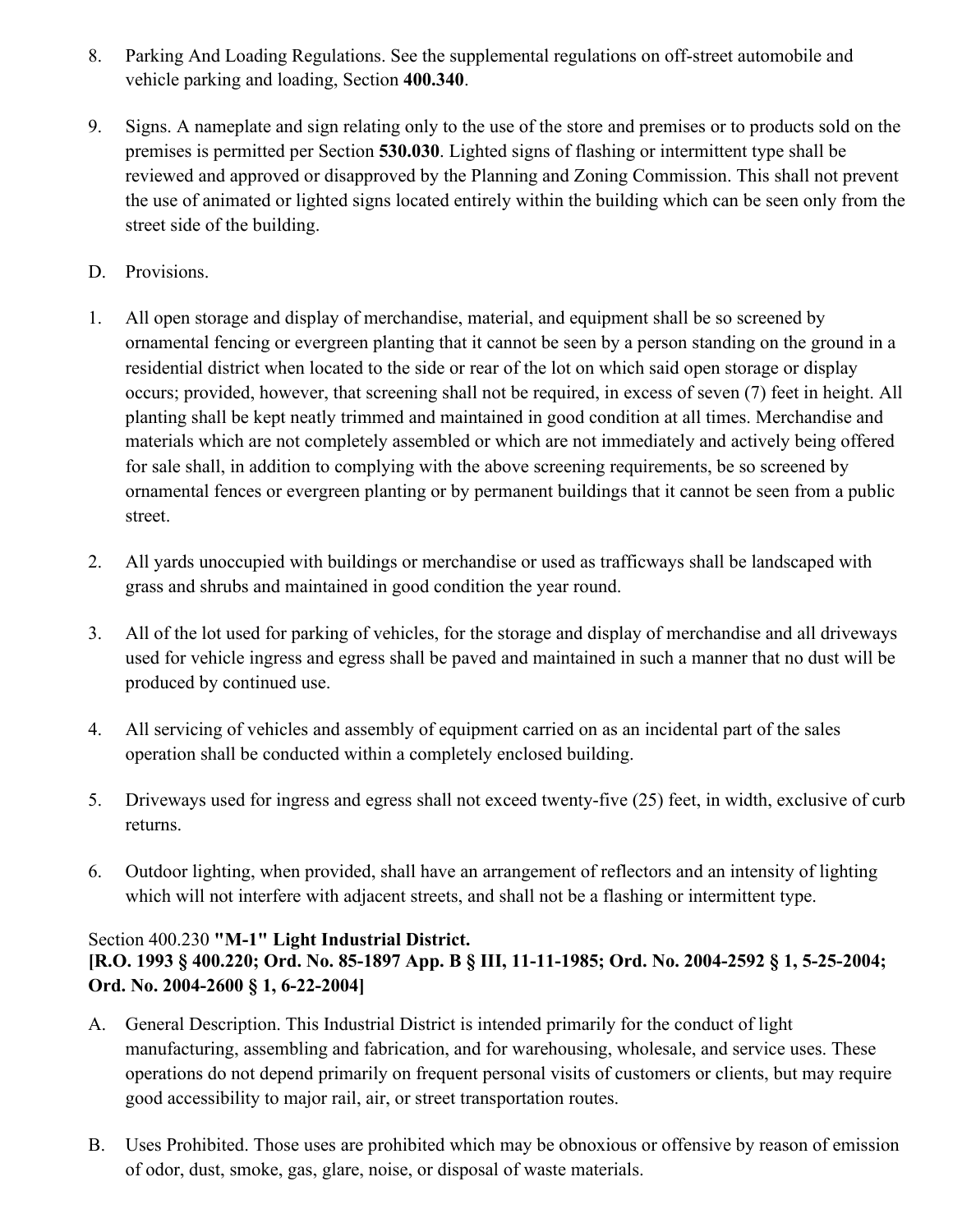- C. Uses Permitted.
- 1. Any of the following uses:
- a. Agricultural, commercial, and multiple-family uses permitted, including those permitted on review, if approved.
- b. Building materials sales yard, and lumberyard, including the sale of rock, sand, gravel, and the like as an incidental part of the main business, but not including a concrete batch plant or transit mix plant.
- c. Contractor's equipment storage yard or plant, or rental of equipment commonly used by contractors.
- d. Freighting or trucking yard or terminal.
- e. Oil field equipment storage yard.
- f. Public utility service yard or electrical receiving or transforming station.
- g. Sale barn for livestock.
- 2. The following uses when conducted within a completely enclosed building:
- a. The manufacture, compounding, processing, packaging, or treatment of such products as bakery goods, candy, cosmetics, dairy products, drugs, perfumes, pharmaceuticals, soaps, toiletries, and food products.
- b. The manufacture, compounding, assembling, or treatment of articles or merchandise from the following previously prepared materials: bone, cellophane, canvas, cloth, cork, feathers, felt, fiber, fur, glass, hair, horn, leather, paper, plastics, precious, and semiprecious metals or stone, shell, textiles, tobacco, wood, yarn, and paint not employing a boiling process.
- c. The manufacture of pottery and figurines or other similar ceramic products, using only previously pulverized clay and kilns fired only by electricity or gas.
- d. The manufacture and maintenance of electric and neon signs, commercial advertising structures, light sheet metal products, including heating and ventilating ducts, and equipment, metal buildings, wood buildings, and wood products.
- e. Manufacture of musical instruments, toys, novelties.
- f. Automobile assembling, painting, upholstering, rebuilding, reconditioning, body and fender works, truck repairing and overhauling, tire retreading or recapping and battery manufacture.
- g. Blacksmith shop and machine shop, excluding punch presses over twenty (20) tons rated capacity, drop hammers, and automatic screw machines.
- h. Foundry casting lightweight non-ferrous metal not causing noxious fumes or odors.
- i. Assembly of electrical appliances, electronic instruments and devices, radios and phonographs,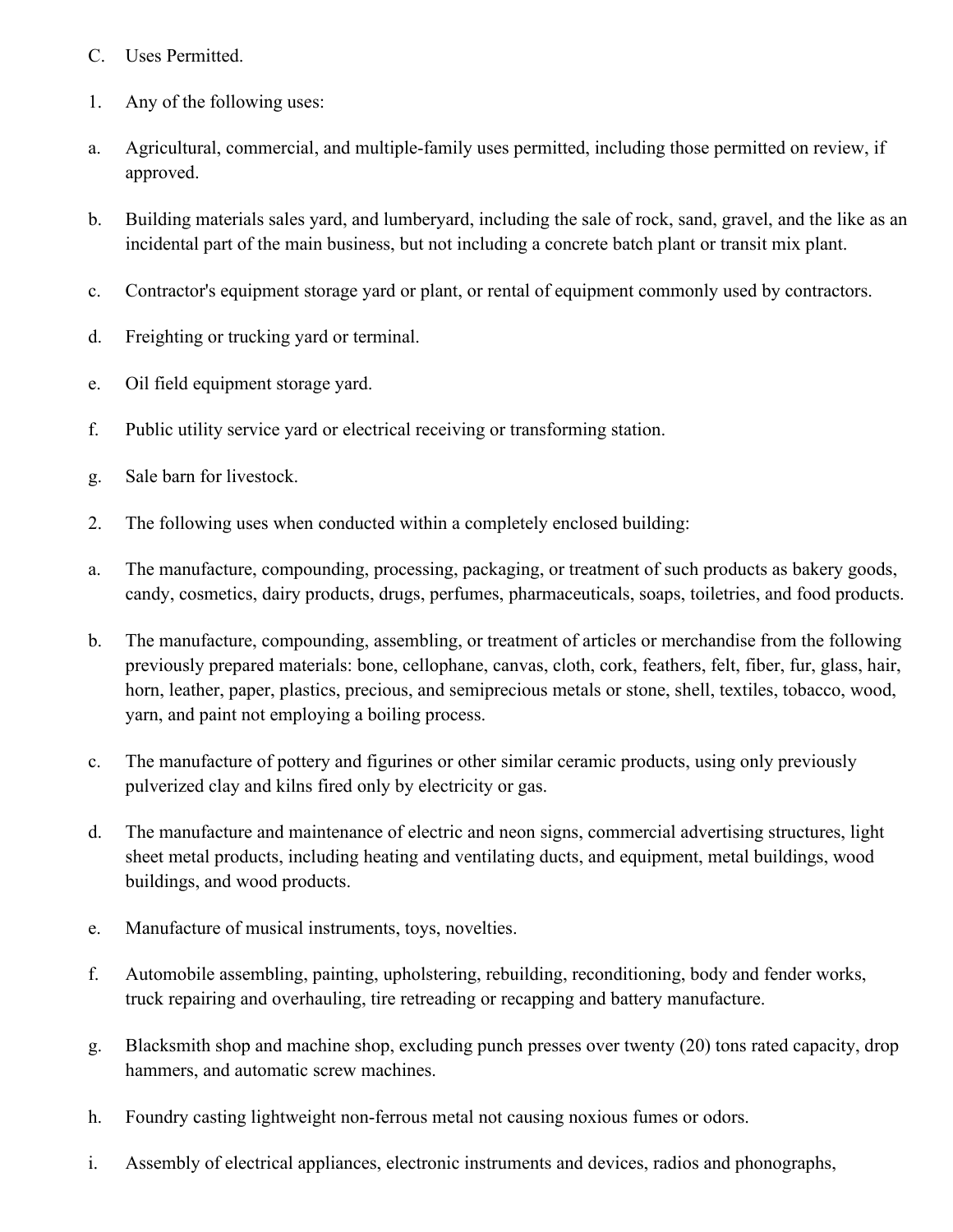including the manufacture of small parts only, such as coils, condensers, transformers, crystal holders, and the like.

- j. Wholesale storage or manufacture of alcoholic beverages or non-alcoholic beverages.
- 3. Buildings, structures, and uses which are customarily incidental to any of the above uses.
- 4. The uses permitted under this Section shall be conducted in such a manner that no noxious odor, noise, fumes, or dust will be emitted beyond the property line of the lot on which the use is located. No use shall be permitted or so operated as to produce or emit:
- a. Smoke or particulate matter of a Number 1 or darker on the Ringelmann Chart.
- b. Dust, fly ash, radiation, gases, heat, glare, or other effects which are obviously injurious to humans or property at the property line.
- c. Vibrations or perceptible concussion with instruments at the property line.
- d. The noise level shall not exceed the following levels, at any point along the property line:

| <b>Octave Band</b> | <b>Maximum Level</b> |
|--------------------|----------------------|
| (CPS)              | (db)                 |
| $0$ to 75          | 55                   |
| 75 to 1,200        | 40                   |
| 1,200 to 4,800     | 25                   |
| Above 4,800        | 22                   |

- e. Industrial wastes shall be of a quantity and nature as to not overburden the public sewage disposal facilities or cause odor and unsanitary effects beyond the property line.
- D. Regulations.
- 1. Height Regulations. Fifty (50) feet.
- 2. Percentage Of Lot Coverage. All buildings, including accessory buildings, shall not cover more than sixty percent (60%) of the lot.
- 3. Yard Requirements. Front yard: twenty-five (25) feet; rear yard: ten (10) feet.
- 4. Off-Street Parking And Loading Facilities. See supplemental regulations on off-street automobile and vehicle parking and loading, Section **400.340**.
- 5. Outside Storage Of Equipment And Materials. No article or material permitted in this district shall be kept, stored, or displayed outside the confines of a building unless it be so screened by fences, walls, or planting that it cannot be seen from adjoining public streets or adjacent lots when viewed by a person standing on ground level.
- 6. Signs. A nameplate and sign relating only to the use of the store and premises or to products sold on the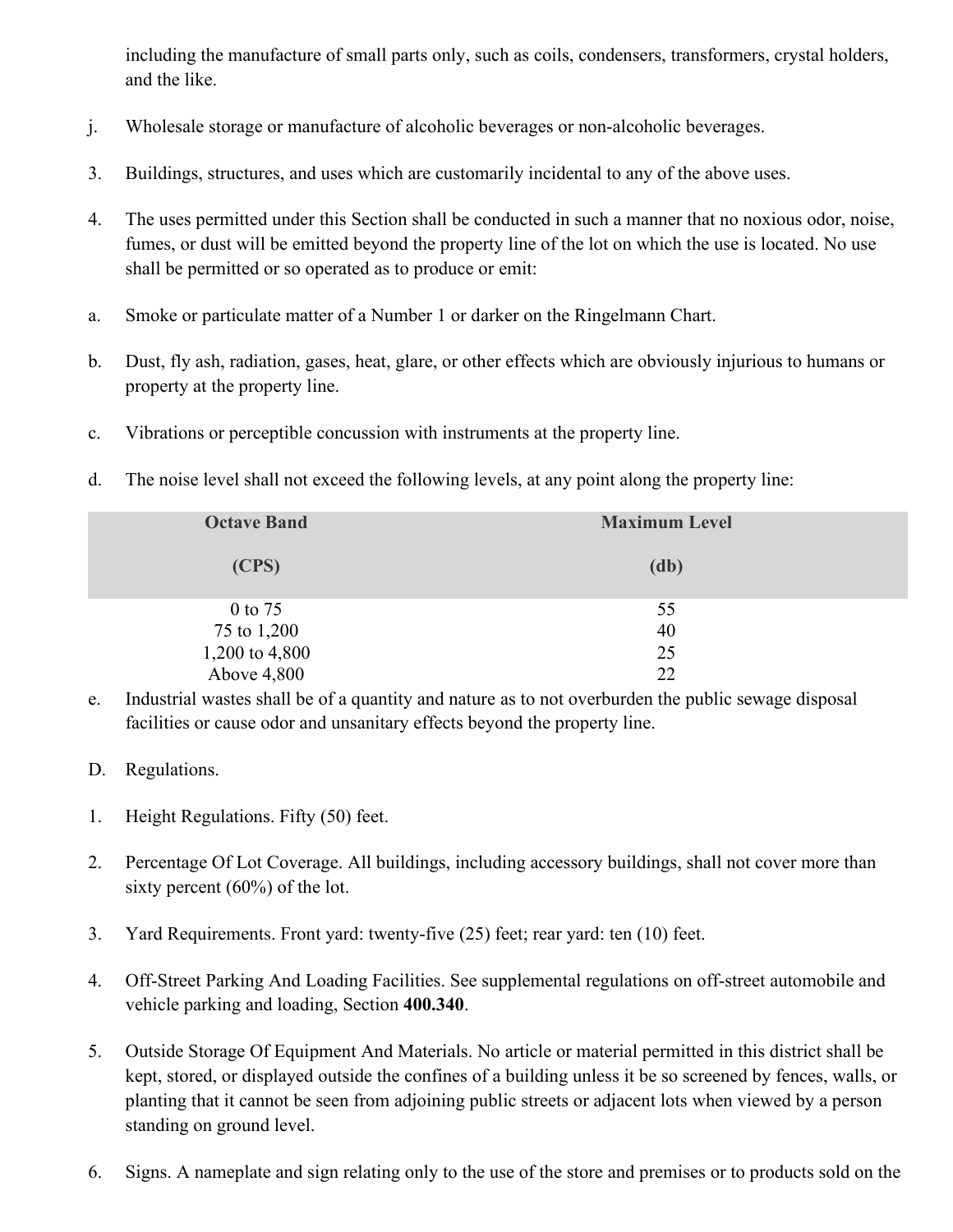premises is permitted per Section **530.030**. Lighted signs of flashing or intermittent type shall be reviewed and approved or disapproved by the Planning and Zoning Commission. This shall not prevent the use of animated or lighted signs located entirely within the building which can be seen only from the street side of the building.

- E. Application. A written application shall be filed with the City Planning and Zoning Commission for approval of any contemplated use within said district; said application shall be accompanied by the following information:
- 1. A plot plan indicating the location of present and proposed buildings, driveways, parking lots, and other necessary use.
- 2. Preliminary architectural plans for the proposed building or buildings.
- 3. An estimation of the maximum number of employees for the proposed development and the number of shifts during which they would work.
- 4. Any other information the City Planning and Zoning Commission may need to adequately consider the effect that the proposed uses may have upon their environment and on the cost of providing municipal services to the area.

## Section 400.240 **"M-2" General Industrial District.**

## **[R.O. 1993 § 400.230; Ord. No. 85-1897 App. B § III, 11-11-1985; Ord. No. 95-2173 § 1, 2-14-1995; Ord. No. 2004-2592 § 1, 5-25-2004; Ord. No. 2004-2600 § 1, 6-22-2004; Ord. No. 2005-2698 § 1, 11-8- 2005]**

- A. General Description. This industrial district is intended to provide for heavy industrial use not otherwise provided for in the districts established by this Chapter. The intensity of uses permitted in this district makes it desirable that they be located downwind and separated from residential and commercial uses whenever possible.
- B. Uses Prohibited. No residences or other places of habitation are permitted, nor shall any schools, churches or hospitals be permitted.
- C. Uses Permitted. A building or premises may be used for any purpose not otherwise prohibited by law; provided, however, that no building or occupancy permits will be issued for any use until and unless the location of such use shall have been approved by the Planning and Zoning Commission. Some examples are:
- 1. Acid or chemical manufacture or processes.
- 2. Cement, lime, gypsum or plaster of Paris manufacture, including concrete batch plant or transit mix plant.
- 3. Explosives manufacture or wholesale storage of explosives.
- 4. Gas manufacture or storage.